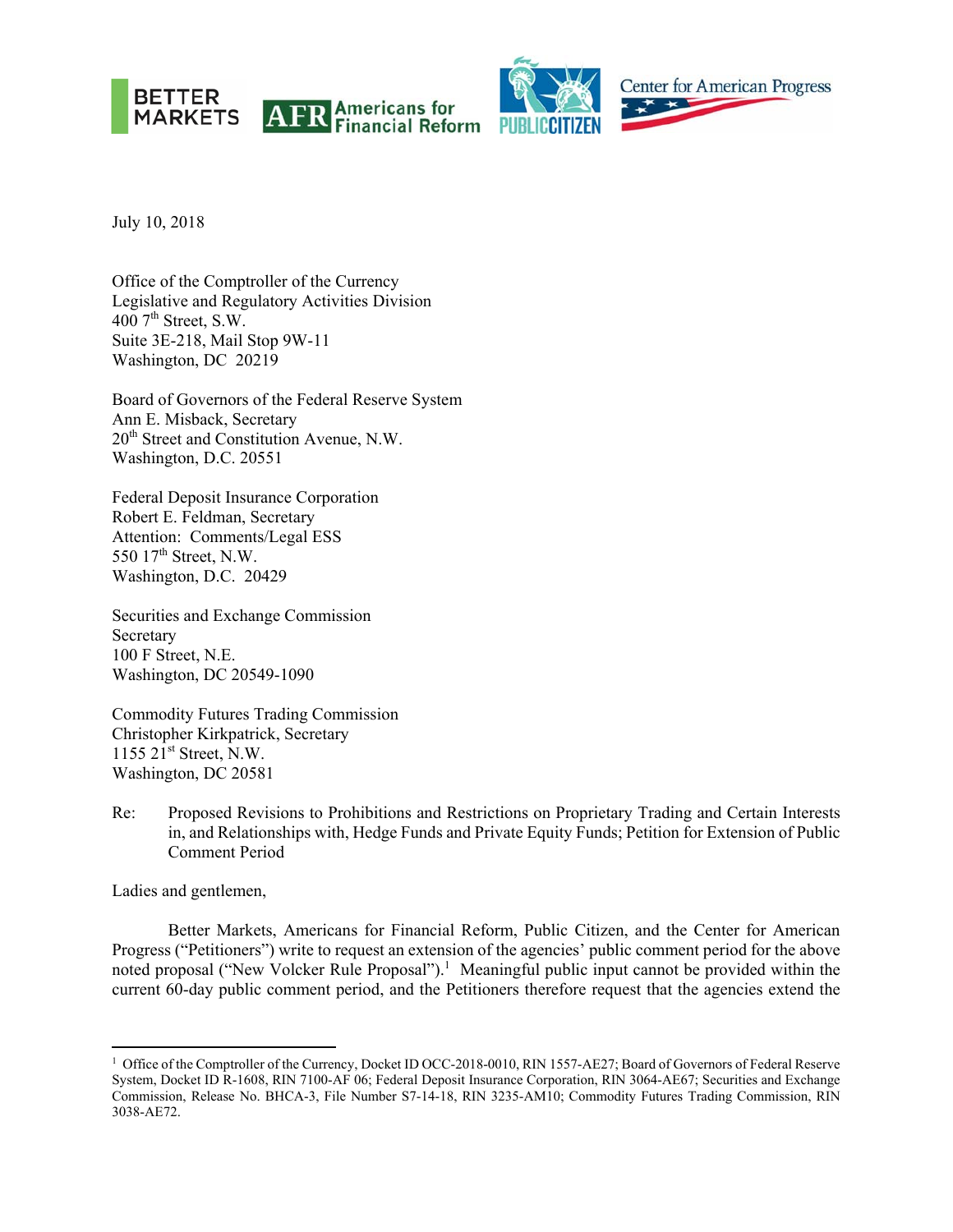public comment period for 90 additional calendar days from publication of the proposal in the Federal Register.

# **I. The New Volcker Rule Proposal's 60-day public comment period is inadequate given the rulemaking's length, complexity, and importance and is inconsistent with the Administrative Procedure Act.**

The New Volcker Rule Proposal's public comment period must be commensurate with its length, complexity, and importance to provide a meaningful opportunity for public participation in the rulemaking process. The proposal presents a host of issues, over hundreds of pages, having the potential to affect the stability of the U.S. financial system and systemically important financial institutions subject to the current prohibitions and restrictions on speculative trading.<sup>2</sup> Meaningful public participation in a proposed rulemaking of that length, complexity, and importance requires more than a 60-day public comment period as a matter of administrative law.

### **A. The New Volcker Rule Proposal is too long, complex, and important to permit meaningful public participation in a 60-day public comment period.**

The agencies' New Volcker Rule Proposal is 689 pages long and sets forth 342 enumerated questions, dozens of additional questions on the costs or benefits of aspects of the proposal, and "invitations" to comment on numerous technical concepts and provisions.<sup>3</sup> The resources required to meaningfully comment on a proposal of this length, complexity, and import are considerable. For example, if the Petitioners were to allocate just a single hour to consider each enumerated question, and a single hour to draft an appropriately informative response, that exercise alone would take 85 working days, or approximately four months, to complete. Remarkably, that would still leave critical issues raised by the proposal unaddressed, including cost-benefit analyses and issues for which the agencies explicitly requested public input.

In addition, a cursory examination of the New Volcker Rule Proposal reveals that the agencies failed to address a number of public policy issues warranting regulatory consideration in connection with the proposal. The Petitioners require some amount of additional time to provide meaningful comment on these critically important issues. The New Volcker Rule Proposal's effects, moreover, depend on the interaction of the proposed provisions with existing regulatory provisions under the banking, securities, and derivatives laws, making informed public comment a complex analytical undertaking not limited to consideration of the New Volcker Rule Proposal in isolation.

For these reasons, and others, final regulations adopted as an outgrowth of the New Volcker Rule Proposal, without a meaningful 90-day extension of the public comment period, would be inappropriate, procedurally unsound, and inconsistent with the letter, spirit, and intent of the Administrative Procedure Act and applicable case law, as discussed below. In addition, as a matter of public policy and procedural fairness, a proposed rulemaking giving rise to issues that have the potential to affect the safety and

<sup>&</sup>lt;sup>2</sup> See Prohibitions and Restrictions on Proprietary Trading and Certain Interests in, and Relationships with, Hedge Funds and Private Equity Funds, 79 Fed. Reg. 5536 (January 31, 2014), available at https://www.federalregister.gov/d/2013-31511; Prohibitions and Restrictions on Proprietary Trading and Certain Interests in, and Relationships with, Hedge Funds and Private Equity Funds, 79 Fed. Reg. 5808, 5812 (January 31, 2014), available at https://www.gpo.gov/fdsys/pkg/FR-2014-01-31/pdf/2013- 31476.pdf.

<sup>&</sup>lt;sup>3</sup> The U.S. Securities and Exchange Commission ("SEC") approved publication of the New Volcker Rule Proposal on June 5, 2018. The Petitioners based the analysis in this letter on a cursory review of the Microsoft word version of the document on the SEC's website, available at https://www.sec.gov/rules/proposed/2018/bhca-3.pdf.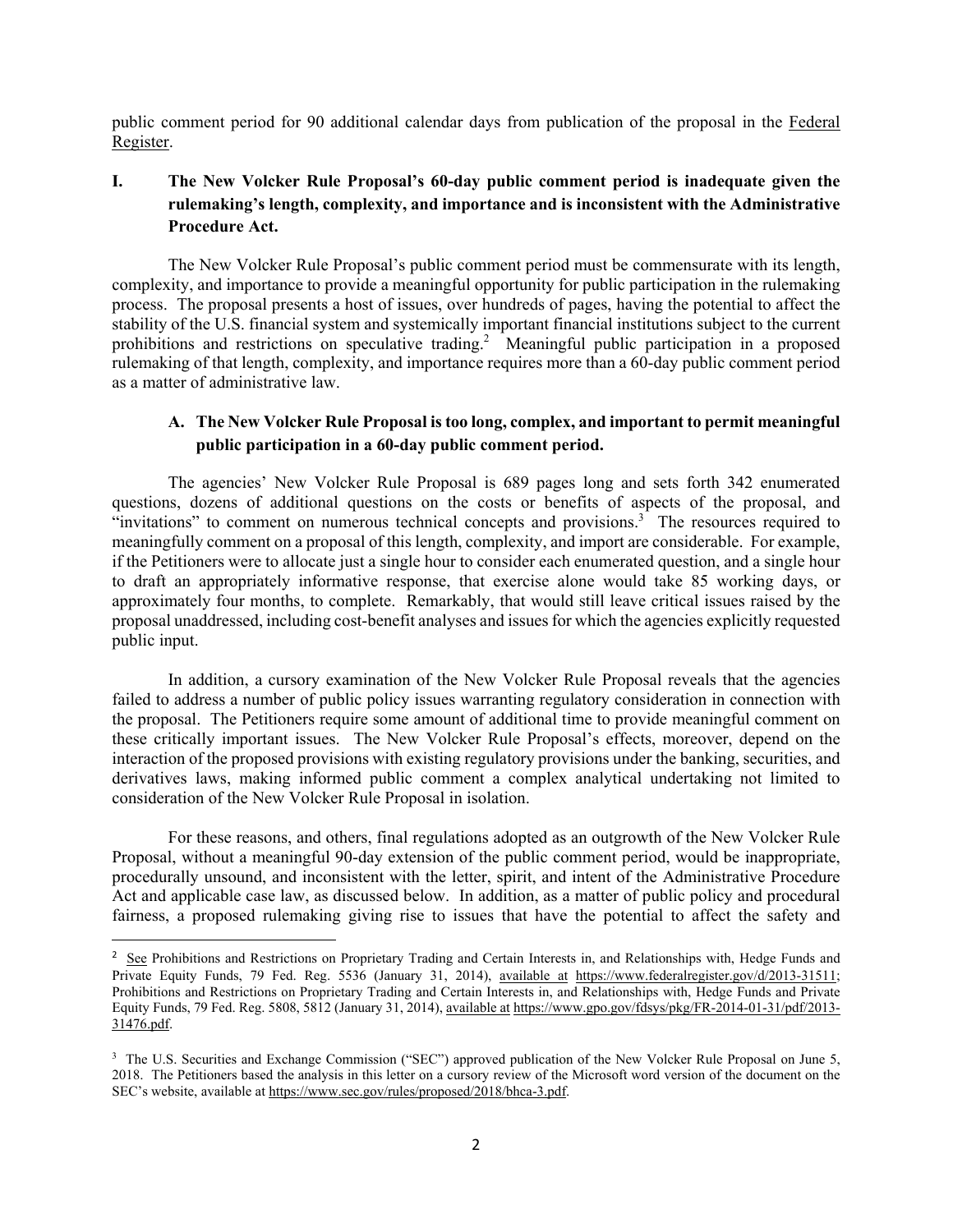soundness of taxpayer-backed financial institutions, and the magnitude and nature of risks arising from their trading activities, must benefit from the type of considered public input that arises only from an open, deliberative rulemaking process.

#### **B. The New Volcker Rule Proposal does not provide fair and sufficient notice under the Administrative Procedure Act.**

The Administrative Procedure Act ("APA") requires federal agencies to provide to the public notice and an opportunity to comment on regulatory proposals.<sup>4</sup> In interpreting the APA's notice-and-comment requirements, the courts have repeatedly affirmed that "[t]he opportunity for comment must be a meaningful opportunity,"5 meaning that agencies must provide "enough time with enough information to comment and for the agency to consider and respond to the comments."<sup>6</sup> The legislative history makes clear, too, that the APA's minimum statutory notice requirements are not sufficient as to "[matters] of great import, or those where public submission of facts will be either useful to the agency or a protection to the public," in which case rulemakings must "naturally be accorded more elaborate public procedures."<sup>7</sup> The courts and Congress agree, in other words, that public comment periods must be commensurate with the length, complexity, and significance of rulemakings.

 4 5 U.S.C. § 553(b). The APA directs federal agencies to give interested persons an opportunity to participate in rulemakings through the submission of written data, views, or arguments to be considered in the agency's deliberative process. 5 U.S.C. § 553(c). Rulemakings must provide sufficient factual detail on the legal basis, rationale, and supporting evidence for regulatory provisions such that interested parties are "fairly apprised" of content, the reasoning of the agency implementing them, and the manner in which such regulations foreseeably may affect their interests. See, e.g., Mid Continent Nail Corporation v. United States, 846 F.3d 1364, 1373-1374 (Jan. 27, 2017); U.S. Telecom Ass'n v. F.C.C., 825 F.3d 674, 700 (June 14, 2016), citing Honeywell Int'l, Inc. v. E.P.A., 372 F.3d 441, 445 (June 29, 2004); Int'l Union, United Mine Workers of Am. v. Mine Safety & Health Admin., 407 F.3d 1250, 1259-1260 (May 24, 2005); Am. Medical Ass'n v. Reno, 57 F.3d 1129, 1132-1133 (June 27, 1995); Florida Power & Light Co. v. U.S., 846 F.2d 765, 771 (May 13, 1988). The Petitioners intend to separately file public comments addressing the substance of the New Volcker Rule Proposal; however, the current length of the public comment period prejudices their ability to meaningfully do so.

<sup>5</sup> Rural Cellular Ass'n v. F.C.C., 588 F.3d 1095, 1101 (Dec. 11, 2009); see also, e.g., Am. Medical Ass'n v. Reno, 57 F.3d 1129, 1132-133 (June 27, 1995) (stating that the APA's notice-and-comment requirements "serve important purposes of agency accountability and reasoned decisionmaking" and "impose a significant duty on the agency" to "allow for meaningful and informed comment").

<sup>6</sup> Prometheus Radio Project v. F.C.C., 652 F.3d 431, 450 (July 7, 2011); see also, e.g., Florida Power & Light Co. v. U.S., 846 F.2d 765, 771 (May 13, 1988) (affirming that the APA's notice provisions require agencies "not only [to] give adequate time for comments, but also must provide sufficient factual detail and rationale for the rule to permit interested parties to comment meaningfully"). In Prometheus, the Third Circuit Court of Appeals held that the Federal Communications Commission ("FCC") did not provide adequate notice of a rulemaking under the APA and noted that the FCC failed, in relevant part, to provide "sufficient time" for interested parties to submit responsive information to a request for comment by the agency's chairman. Although the court's holding turned on other grounds, its concern about the length of the public comment period is instructive in light of the procedural steps taken by the FCC. The FCC initially permitted a 90-day comment period and extended that period for an additional 60 days. In addition, the FCC commissioned 10 economic studies and held six public hearings before the FCC's chairman published a New York Times Op-Ed bringing attention to the proposal and setting an additional 28-day deadline for responses. See Prometheus, 652 F.3d at 453 (affirming that "[t]he APA requires that the public have a meaningful opportunity to submit data and written analyses regarding a proposed rulemaking" and stating "commenters did not have sufficient time to do so" though there was not a challengeable agency action on elements of the rulemaking's procedural history).

<sup>7</sup> H.R. Rep. No. 1980, 233, 259, Administrative Procedure Act, Report of the Committee on the Judiciary House of Representatives (May 3, 1946). Executive Order 12866, as amended, though not specifically applicable to the agencies, also includes a presumptive 60-day minimum public comment period and suggests further that formal rulemaking may be appropriate for "complex determinations." See Executive Order ("E.O.") 12866, Sec. 6. Centralized Review of Regulations, 58 Fed. Reg. 190 (Oct. 4, 1993), as amended by E.O. 13258 and E.O. 13422 (2017).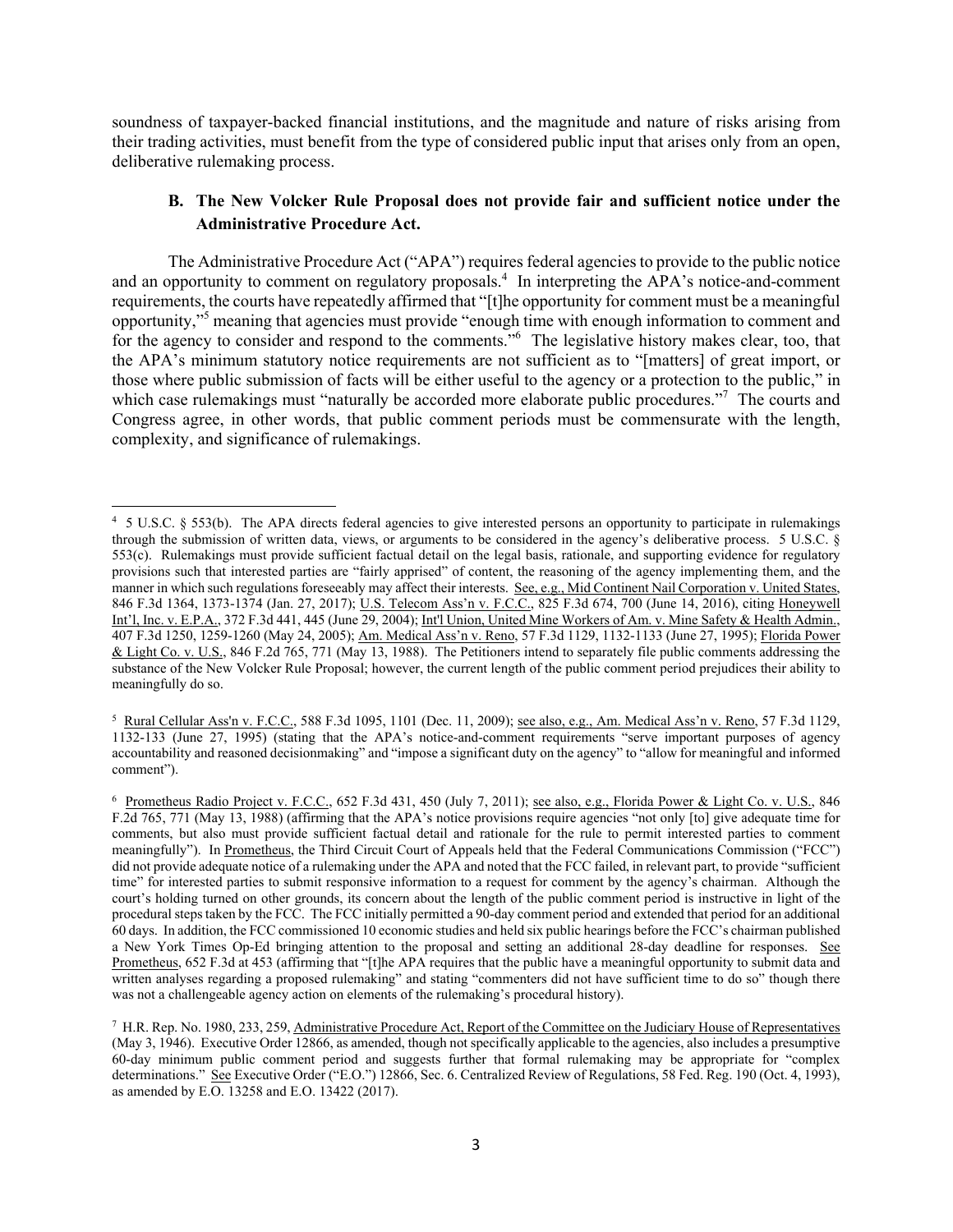In addition, the courts have held that the sufficiency of the notice-and-comment process must be informed by the APA's purposes: (1) to ensure regulations are tested via exposure to diverse public comment; (2) to ensure fairness to affected parties; and (3) to give affected parties an opportunity to develop evidence in the record to support their objections to the rule and thereby enhance the quality of judicial review.<sup>8</sup> Noting that good process can affect the quality of rulemaking outcomes, the courts also have been guided by the principle that a fair opportunity to comment requires agencies to maintain "a flexible and open-minded attitude towards [their] own rules"<sup>9</sup> and seek requisite information for informed administrative decision-making.

The New Volcker Rule Proposal's short public comment period prejudices meaningful participation in the rulemaking process. First, the public comment period does not afford the Petitioners or the public at large a fair opportunity to give due consideration to the complexities and substantive merits of the 689-page proposal and respond to the agencies' legal, economic, and other analyses in a thoughtful and informative manner. It is noteworthy, moreover, that the agencies themselves do not provide a rationale for the brevity of the public comment period. Absent a rationale, much less a compelling one, informed administrative decision-making should not depend on the ability or willingness of the public to undertake a Herculean task, particularly for a discretionary rulemaking in which a single paragraph could have systemic risk implications for the U.S. financial system.<sup>10</sup>

In addition, the Petitioners would like to provide meaningful responses to a significant number of the hundreds of questions and "invitations" to comment presented by the agencies. The opportunity for notice and comment must mean something more than merely letting the public know that there are important policy questions under consideration; as a matter of administrative law, there must be a meaningful opportunity for the public to respond to the noticed questions in a considered manner. Contrast the short public comment period for the New Volcker Rule Proposal with the time required by the agencies to develop regulations conforming to the U.S. Department of the Treasury's recommendations in June 2017:<sup>11</sup> the agencies—having thousands of employees, significant knowledge of the Volcker Rule and related issues, and administrative expertise—nevertheless deliberated on the proposal for approximately 12 months. The Petitioners request that the public be given less than half of that time, 150 calendar days, to permit meaningful public input on the same set of financial stability issues, and alternatives, considered by

<sup>8</sup> Int'l Union, United Mine Workers of Am. v. Mine Safety & Health Admin., 407 F.3d 1250, 1259 (May 24, 2005); see also, e.g., American Coke and Coal Chemicals Institute v. E.P.A., 452 F.3d 930, 938 (July 11, 2006); Environmental Integrity Project v. E.P.A., 425 F.3d 992, 996 (Oct. 7, 2005); Prometheus Radio Project v. F.C.C., 652 F.3d 431, 449 (July 7, 2011); Home Box Office, Inc. v. F.C.C., 567 F.2d 9, 35 (Mar. 25, 1977) (stating that the APA's procedural requirements are intended to assist judicial review as well as to provide fair treatment for persons affected by a rule").

<sup>9</sup> Federal Express Corp. v. Mineta, 373 F.3d 112, 120 (July 2, 2004); McLouth Steel Products. Corp. v. Thomas, 838 F.2d 1317, 1325 (Feb. 5, 1988); <u>see also, e.g., Rural Cellular Ass'n v. F.C.C.</u>, 588 F.3d 1095, 1101 (Dec. 11, 2009) (stating that "[t]he opportunity for comment must be a meaningful opportunity" and that "to satisfy this requirement, an agency must . . . remain sufficiently open-minded").

<sup>&</sup>lt;sup>10</sup> A public comment period of sufficient length would be especially critical to the public's ability to submit data, studies, and other information essential to the "exchange of views, information, and criticism between interested persons and the agency" and to support or challenge the "range of alternatives" included in the administrative record. Home Box Office, Inc. v. F.C.C., 567 F.2d 9, 35-36 (Mar. 25, 1977). Denying a meaningful opportunity to develop such studies, data, and other information for the administrative record deprives the public of meaningful participation in the rulemaking process. The Petitioners discuss this further in text below.

<sup>&</sup>lt;sup>11</sup> U.S. Department of the Treasury, A Financial System that Creates Economic Opportunities: Banks and Credit Unions, Findings and Recommendations: Improving the Volcker Rule, 71-78 (June 2017), available at https://www.treasury.gov/press-center/pressreleases/Documents/A%20Financial%20System.pdf; see also U.S. Department of the Treasury, A Financial System that Creates Economic Opportunities, Capital Markets (October 2017), available at https://www.treasury.gov/press-center/pressreleases/Documents/A-Financial-System-Capital-Markets-FINAL-FINAL.pdf.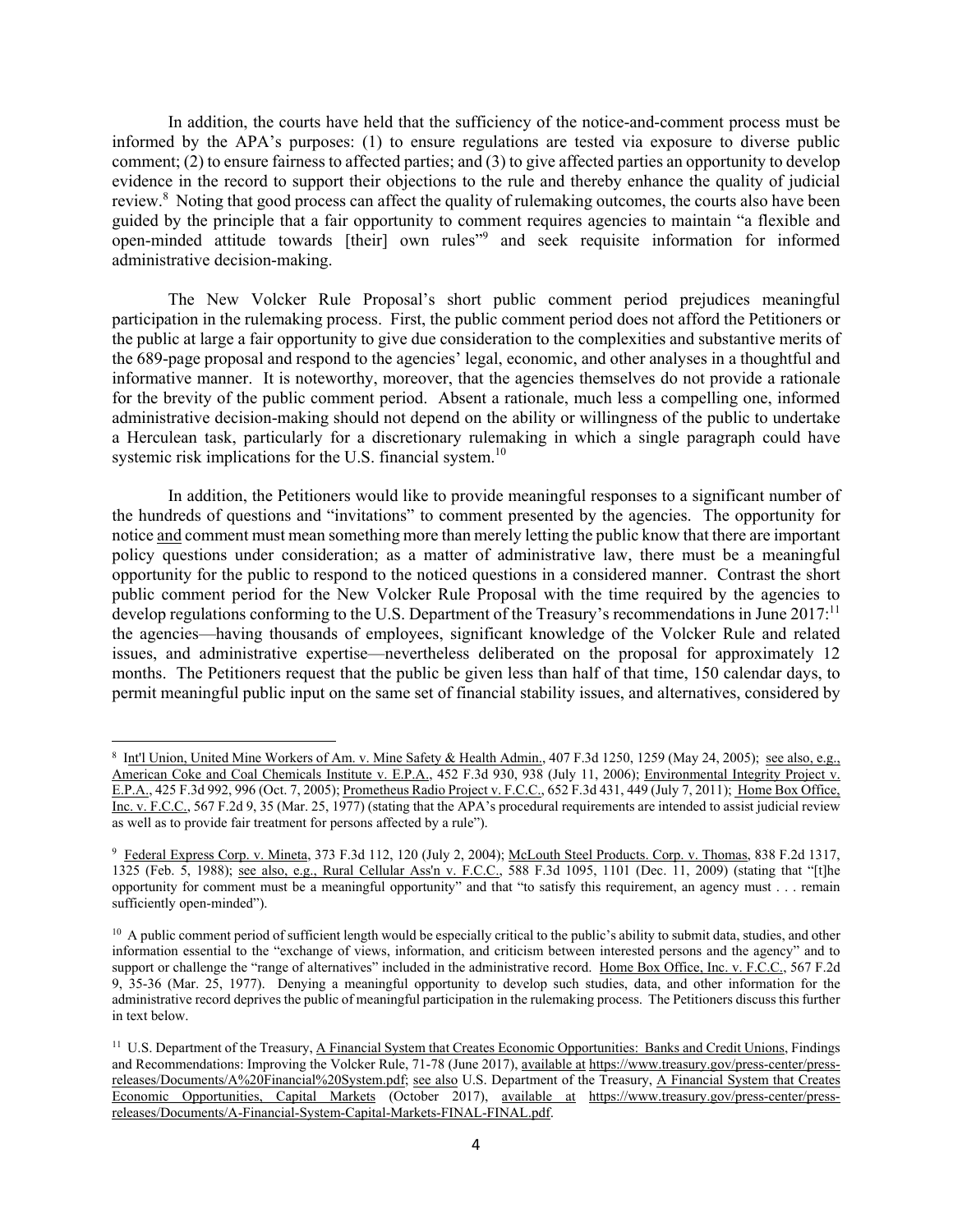the agencies, and the interaction of proposed provisions with existing provisions of banking, securities, and derivatives laws.

The Petitioners note that public participation in the rulemaking process not only ensures a meaningful exchange of information but also a meaningful balance of information that is necessary to informed administrative decision-making and public discourse. The Petitioners intend to submit separate comments on substantive provisions of the proposal; however, maximizing the value of such comments frequently means compiling new data and addressing data and analyses that are hidden from public view, especially given the confidential treatment of much of the supervisory and trading information that is germane to the New Volcker Rule Proposal.

The current 60-day public comment period is simply too short for that kind of analysis and denies the public a meaningful opportunity to provide useful context, commentary, data, and other information that serves the purposes of the APA's notice-and-comment requirements. It also interferes with the development of an administrative record, diminishing the quality of public participation and availability of judicial review in a manner that is statutorily suspect. In short, it is inconsistent with the letter, spirit, and intent of the APA.

## **II. The 40-month effort to implement the Final Volcker Rule provided a meaningful opportunity for public participation; a meaningful opportunity should be afforded in connection with the New Volcker Rule Proposal as well.**

The Petitioners' request for a 90-day extension of the public comment period for the New Volcker Rule Proposal is informed by substantial previous experience participating in the agencies' rulemakings, including the Volcker Rule itself. In this regard, the Petitioners note the remarkable difference between the agencies' 40 months of public engagement prior to publication of the Final Volcker Rule in 2014 and the agencies' relatively limited public engagement prior to issuance of the New Volcker Rule Proposal. Consider the agencies' rulemaking process from October 2010 through publication of the Final Volcker Rule in January 2014:

- In October 2010, the Financial Stability Oversight Council ("FSOC") issued a notice and request for information on issues relating to implementation of the Volcker Rule,<sup>12</sup> receiving more than 7,000 comments. It later published a study and recommendations on the Volcker Rule in January  $2011^{13}$
- Ten months later, in November 2011, four of the agencies published the Volcker Rule proposal, with one agency proposing its Volcker Rule proposal in February 2012.<sup>14</sup> The public comment

 $12 \text{ See }$  Public Input for the Study Regarding the Implementation of the Prohibitions on Proprietary Trading and Certain Relationships with Hedge Funds and Private Equity Funds, 75 FR 61758 (Oct. 6, 2010), available at https://www.gpo.gov/fdsys/pkg/FR-2010-10-06/pdf/2010-25320.pdf. FSOC included a 30-day public comment period for this notice, which preceded any substantive proposals for implementing the Dodd-Frank statutory language.

<sup>&</sup>lt;sup>13</sup> Financial Stability Oversight Council, Study and Recommendations on Prohibitions on Proprietary Trading and Certain Relationships with Hedge Funds and Private Equity Funds (Jan. 18, 2011), available at https://www.treasury.gov/initiatives/Documents/Volcker%20sec%20%20619%20study%20final%201%2018%2011%20rg.pdf.

<sup>&</sup>lt;sup>14</sup> Prohibitions and Restrictions on Proprietary Trading and Certain Interests in, and Relationships with, Hedge Funds and Private Equity Funds, 76 Fed. Reg. 68846 (proposed Nov. 7, 2011), available at https://www.federalregister.gov/d/2011-27184; Prohibitions and Restrictions on Proprietary Trading and Certain Interests in, and Relationships with, Hedge Funds and Private Equity Funds, 77 Fed. Reg. 8332 (proposed Feb. 14, 2012), available at https://www.federalregister.gov/d/2012-935.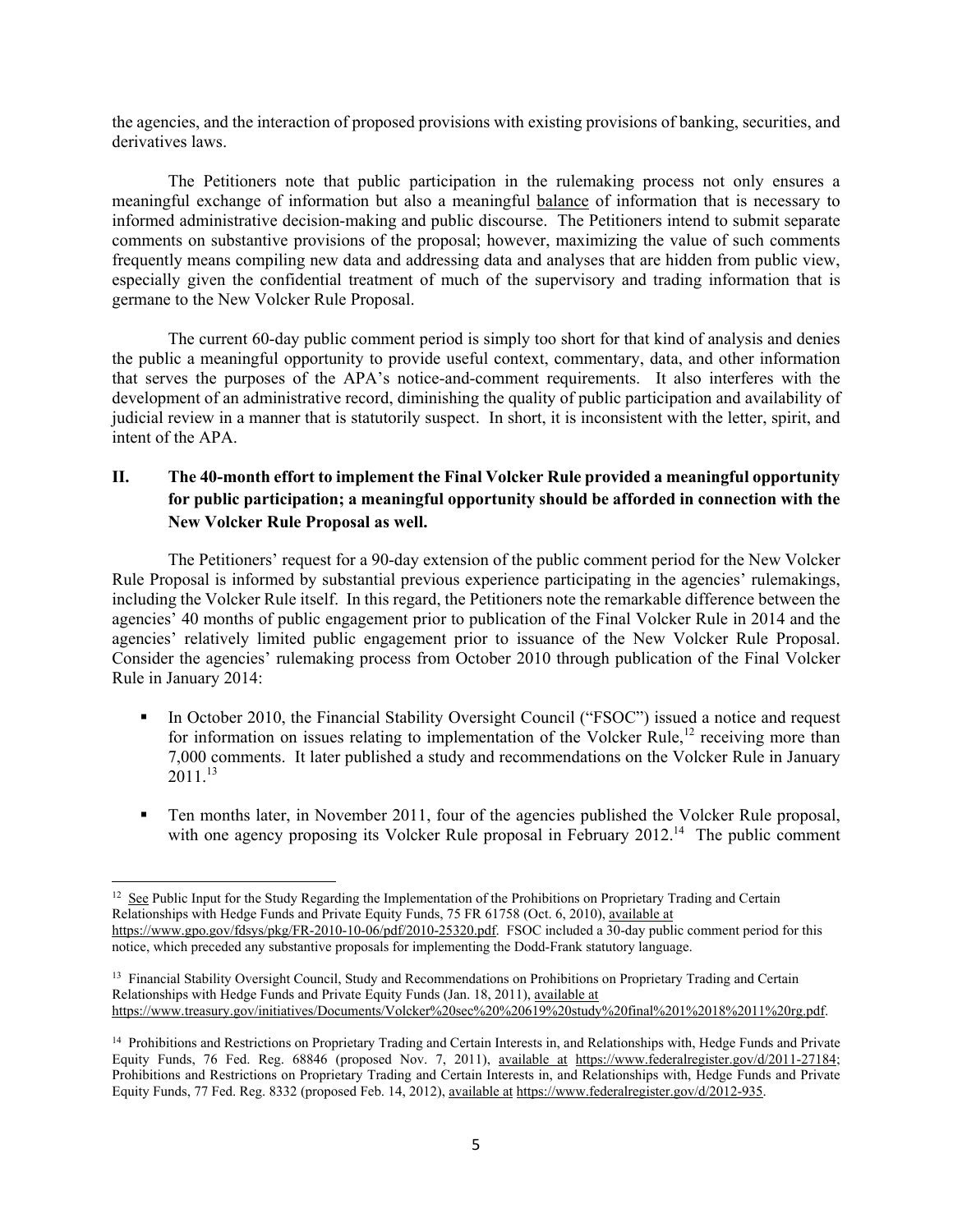period for the initial four-agency proposal was  $67$  calendar days.<sup>15</sup> The public comment period for the CFTC's later proposal was  $62$  calendar days.<sup>16</sup> More than  $600$  unique public comment letters were submitted in response to the proposals.

- In January 2012, the four agencies extended the public comment period for the proposed Volcker Rule, permitting 30 additional calendar days for interested parties to provide information and comments for the administrative record, until February 13, 2012.<sup>17</sup> The agencies reasoned that the extension was appropriate due to "the complexities of the issues involved and the variety of considerations involved in its impact and implementation."<sup>18</sup> The agencies also stated that the extended public comment period was appropriate to "allow interested persons additional time to analyze the proposed rules and prepare their comments," including their responses to "numerous questions." $19$
- In May 2012, the CFTC staff held a Volcker Rule roundtable on a number of topics addressed in public comment letters; the CFTC invited members of the public.<sup>20</sup>
- The agencies' final Volcker Rule was published on January 31, 2014.<sup>21</sup> The agencies noted that they considered public comment letters submitted after the end of the published public comment period.<sup>22</sup>

The public engagement that shaped the Final Volcker Rule demonstrates that the agencies were dedicated for more than three years to understanding and considering the various interests affected by the rulemaking. Notably, the combined public comment periods during this three-year period totaled approximately 190 calendar days, materially more than the requested public comment period for the New Volcker Rule Proposal.

<sup>17</sup> Prohibitions and Restrictions on Proprietary Trading and Certain Interests in, and Relationships with, Hedge Funds and Private Equity Funds, 77 Fed. Reg. 23 (proposed Jan. 3, 2012), available at https://www.federalregister.gov/d/2011-33623.

18 Id.

19 Id.

<sup>&</sup>lt;sup>15</sup> The comment period opened with the proposed rule's publication in the Federal Register on November 7, 2011. The initial public comment period closed on January 13, 2012.

<sup>&</sup>lt;sup>16</sup> The comment period opened with the proposed rule's publication in the Federal Register on February 14, 2012. The initial public comment period closed on April 16, 2012.

<sup>&</sup>lt;sup>20</sup> See Commodity Futures Trading Commission, CFTC Staff to Host a Public Roundtable to Discuss the Proposed Volcker Rule (May 24, 2012), available at http://www.cftc.gov/PressRoom/PressReleases/pr6263-12; transcript available at http://www.cftc.gov/ucm/groups/public/@newsroom/documents/file/transcript053112.pdf.

<sup>&</sup>lt;sup>21</sup> See Prohibitions and Restrictions on Proprietary Trading and Certain Interests in, and Relationships with, Hedge Funds and Private Equity Funds, 79 Fed. Reg. 5536 (January 31, 2014), available at https://www.federalregister.gov/d/2013-31511; Prohibitions and Restrictions on Proprietary Trading and Certain Interests in, and Relationships with, Hedge Funds and Private Equity Funds, 79 Fed. Reg. 5808, 5812 (January 31, 2014), available at https://www.gpo.gov/fdsys/pkg/FR-2014-01-31/pdf/2013- 31476.pdf.

<sup>&</sup>lt;sup>22</sup> Prohibitions and Restrictions on Proprietary Trading and Certain Interests in, and Relationships with, Hedge Funds and Private Equity Funds, 79 Fed. Reg. 5536, 5540 (January 31, 2014); Prohibitions and Restrictions on Proprietary Trading and Certain Interests in, and Relationships with, Hedge Funds and Private Equity Funds, 79 Fed. Reg. 5808 (January 31, 2014).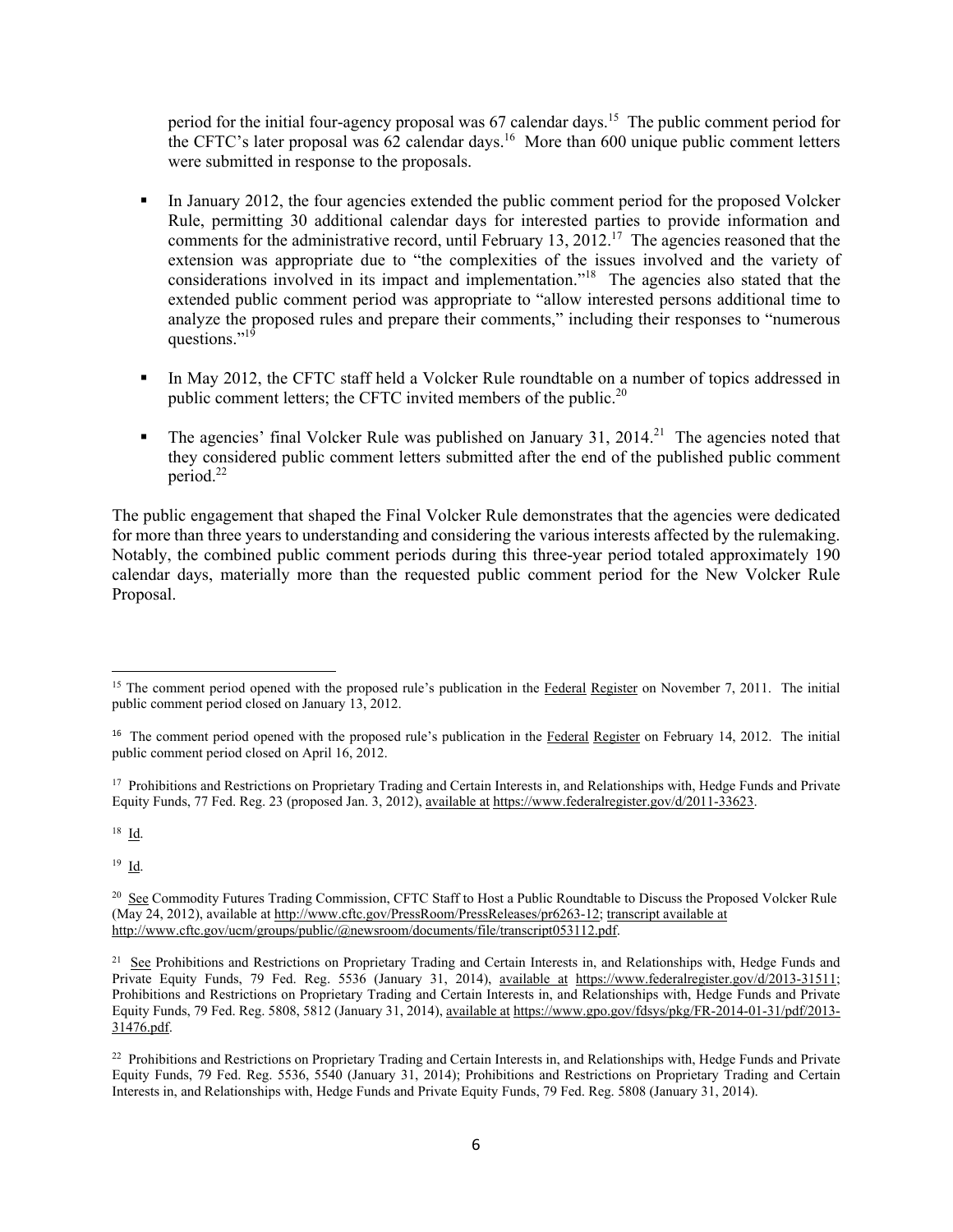The public engagement in connection with the New Volcker Rule Proposal, on the other hand, appears to have been limited to a single agency's six-page release issued in August 2017, which requested public input to "assist in determining how the final [Volcker] rule should be revised."<sup>23</sup> Even then, language in the six-page release suggests that revisions in the New Volcker Rule Proposal were a fait accompli, soliciting, for example, recommendations for "improvements in the ways in which the final rule has been applied and administered" in light of "broad recognition that the final rule should be improved both in design and application."<sup>24</sup> That language is not suggestive of the "flexible and open-minded" posture for rulemaking contemplated by the APA and applicable case law.25

It is noteworthy that a 45-day public comment period was determined appropriate for that six-page release presenting 25 high-level questions and no new substantive content.<sup>26</sup> The New Volcker Rule Proposal, as noted, stands in stark contrast, providing hundreds of pages of substantive content and 342 enumerated questions, along with dozens of additional questions and solicitations for public comment. Especially in the absence of other public engagement—as occurred, for example, in the course of the 40 month rulemaking process leading to the Final Volcker Rule—the New Volcker Rule Proposal merits far more than 15 additional calendar days for public comment beyond the time period provided for a skeletal six-page release.

In short, separate and apart from the substantive merits of the Final Volcker Rule or the New Volcker Rule Proposal, the two rulemaking processes*—*touching upon the same supervisory, compliance, and other issues—logically should permit a commensurate degree of public participation. Moreover, public comment periods, to provide meaningful opportunities for public input, must have some logical connection to the rulemakings in question; a 689-page release of specifics and complexities rationally cannot be provided a public comment period that is only 15 calendar days longer than a six-page release asking for ideas.

#### **III. Conclusion**

The Volcker Rule is a cornerstone of the financial reforms implemented in the aftermath of the 2008 banking crisis intended to constrain speculative risk-taking in depository institutions. Thus, the public comment period for the New Volcker Rule Proposal, in particular, should not be reduced to a formalistic exercise that gives the appearance, but not the reality, of meaningful public input into the rulemaking process.

If the agencies decline to extend the public comment period as the Petitioners request, then they should, at the very least, provide for a 90-day reply comment period—in addition to the initial 60-day public comment period—to provide the public a meaningful opportunity to address information submitted into the

<sup>&</sup>lt;sup>23</sup> See Proprietary Trading and Certain Interests in and Relationships with Covered Funds (Volcker Rule); Request for Public Input, 82 Fed. Reg. 36692 (August 8, 2017), available at https://www.federalregister.gov/d/2017-16556. Id*.* at 36692.

<sup>&</sup>lt;sup>24</sup> Id. The public comment period ended on September 21, 2017. The Petitioners are fully supportive of the agencies' making adjustments to the Final Volcker Rule to address complexities or ambiguities that might be used to avoid restrictions on trading activities or facilitate more effective supervision and regulatory oversight. Even if the New Volcker Rule Proposal were intended primarily to address the interpretative and supervisory concerns, however, the agencies should continue to follow their own precedents in seeking meaningful public input into the rulemaking process. It is the public, after all, that has the most at stake from inadequate supervision and oversight of financial institutions and trading activities subject to the Volcker Rule's prohibitions and restrictions.

<sup>&</sup>lt;sup>25</sup> See, e.g., Federal Express Corp. v. Mineta, 373 F.3d 112, 120 (July 2, 2004); McLouth Steel Products. Corp. v. Thomas, 838 F.2d 1317, 1325 (Feb. 5, 1988); Rural Cellular Ass'n v. F.C.C., 588 F.3d 1095, 1101 (Dec. 11, 2009).